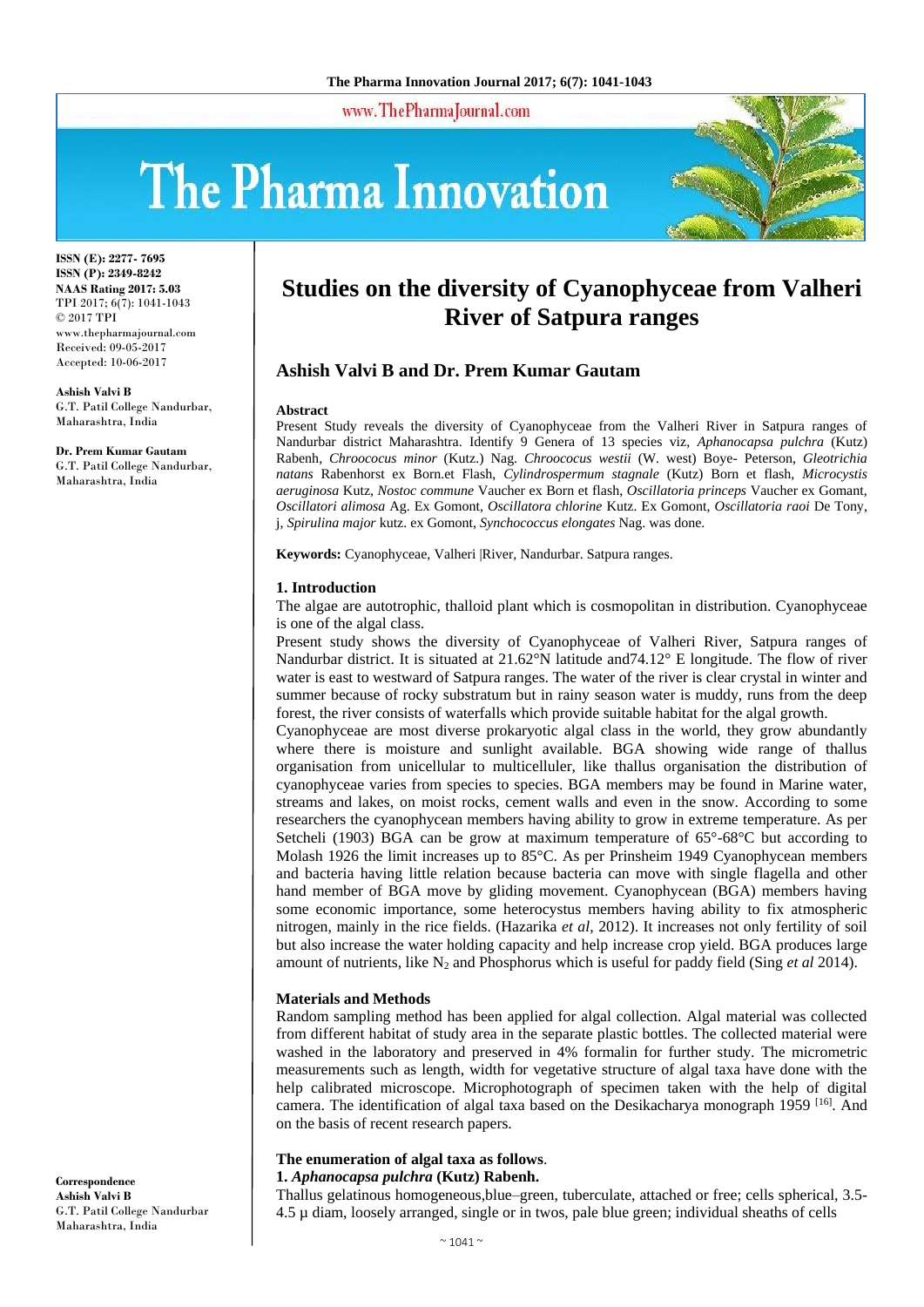# **2.** *Chroococus minor* **(Kutz.) Nag.**

Thallus slimy- gelatinous, dirty blue green or olive green; cells spherical,  $3.7 \mu$  singly or in pairs, seldom 4 or 8; sheath colourless, very thin, hardly visible.

#### **3.** *Chroococus westii* **(W. west) Boye- Petersen.**

Cells single or in groups of 2-4, without sheath  $13 \mu$  diam, with sheath 22.6  $\mu$  diam, violet; sheath colourless, distinctly lamellated, coloured yellow to brownish with chlor-zinciodide.

# **4.** *Gleotrichia natans* **Rabenhorst ex Born.et Flash.**

Thallus spherical, up to 10 cm broad, soft, bullate, hollow, blackish olive green to brown, filament loosely arranged; trichome7-9 µ broad, olivaceous, attenuated into a long hair; cells at the base barrel shaped, as long as broad; or somewhat shorter, higher up to 4 times as long as broad; heterocysts basal, or less spherical, 11.2 µ broad; spores cylindrical, straight or bent, without sheath  $14 \mu$  broad and  $56.2 \mu$  long with sheath up to about 40 µ broad, saccate, transversely constricted, hyaline or brownish.

#### **5.** *Cylindrospermum stagnale* **(Kutz) Born et flash.**

Thallus floccose, expanded, attached or free floating, blue green, trichomes 3.9 µ constricted at cross wall; cells nearly quadrate, or cylindrical, and often 3-4 times as long; heterocyst sub spherical or oblong, 7  $\mu$  broad and 7-12.5 $\mu$ long; spores cylindrical with rounded ends, 10-11.5 µ broad and  $32 \mu$  long, with smooth yellowish brown outer layer.

# 6*. Microcystis aeruginosa* Kutz.

Colonies when young round or slightly longer than broad, solid, when old become clathrate, with distinct hyaline colonial mucilage; cells  $3-7$   $\mu$  in diam, spherical with gasvacuole.



**Plate 1:** *A. Aphanocapsa pulchra* (Kutz) Rabenh B. *Chroococus minor* (Kutz.) Nag. C. *Chroococus westii* (W. west) Boye- Peterson D. *Cylindrospermum stagnale* (Kutz) Born et flash E. *Gleotrichia natans* Rabenhorst ex Born. et Flash. F. *Microcystis aeruginosa*  Kutz.

# **7.** *Nostoc commune* **Vaucher ex Born et flash**

Thallus firm, gelatinous, at first globose, later flattened, expanding, unsaturated, membranous or leathery, sometimes irregular torn, often perforated, many centimetres diam, blue green olivaceous or brown; filaments flexuous, entangled; sheath mostly distinct only at the periphery, thick, yellowish brown, often lamellated, inside the thallus more or less distinct, but hyaline; trichome 4.5 µ broad, cells barrel shaped or nearly spherical mostly shorter or a little longer than broad  $5 \mu$  long; heterocyst nearly spherical, about  $7 \mu$  broad; spore only once observed, as big as the vegetative cells epispore smooth and colourless.

# **8.** *Oscillatoria princeps* **Vaucher ex Gomant**

Trichomes blue green, more or less brownish, violet or reddish, mostly forming a thallus, mostly straight, not constricted at cross walls, 22.5 µ broad, commonly 25- 50 µ, blue –green to dirty green, slightly or briefly attenuated at the apices and bent;  $1/11$ -1/4 as long as broad 3.5-7  $\mu$  long, endcells flatly rounded, slightly capitate or with slightly thickened membrane.

# **9***. Oscillatoria limosa* **Ag. Ex Gomont**

Thallus dark blue green to brown; trichome more or less straight, dull blue green, brown or olive green, not constricted at cross walls, or only slightly constricted 11.3  $\mu$ , commonly 13-16  $\mu$  broad, cells 1/3-1/7 long as broad, 2-5  $\mu$  long, cross wall frequently granulated; end-cell flatly rounded with slightly thickened membrane.

# **10***. Oscillatoria raoi* **De Tony j.**

Plant mass thin, membranous, firm, pale blue-green to pale bluish violet; trichome straight, usually of uniform thickness, and only rarely slightly tapering at the ends, without constriction at the joints,  $5.2 \mu$  broad, septa in distinct, but with distinct granules closely arranged on either side cells 2.5 µ long, with homogeneous content, end cell rounded rarely conical, sometimes with constriction at the septum, not capitate, without any calyptra.

#### **11.** *Oscillatoria chlorine* **Kutz. Ex Gomont**

Thallus very thin, yellowish green, trichome straight or slightly constricted at cross walls; 3.7 µ broad, gas-vacuoles absent; cells somewhat longer or shorter than broad, 3.7-8  $\mu$ long, cross-wall not granulated; calyptra absent.

# **12.** *Spirulina major* **kutz. Ex Gomont**

Trichomes 1.2-1.6 µ broad, regularly spirally coiled, blue green spirals  $3.7 \mu$  broad and  $3.6 \mu$  distant.

# **13.** *Synchococcus elongates* **Nag.**

Cells cylindrical 2.5-3.3 µ broad 3.3-6.6 µ long single, or 2-4 cells together; contents homogenous and light blue.



**Plate 2:** *G. Nostoc commune* Vaucher ex Born et flash H. *Oscillatoria princeps* Vaucher ex Gomant I. *Oscillatoria limosa* Ag. Ex Gomont J. *Oscillatora chlorine* Kutz. Ex Gomont K. *Oscillatoria raoi* De Tony, j. L. *Spirulina major* kutz. Ex Gomont M. *Synchococcus elongates* Nag

# **Conclusion**

The present study in Valheri River shows, presence of unicellular to multicellular genera. Many genera are valuable for its economic importance e.g., *Spirulina* because of its nutritional value for mankind. We also notified many heterocystous cyanophycean members, like